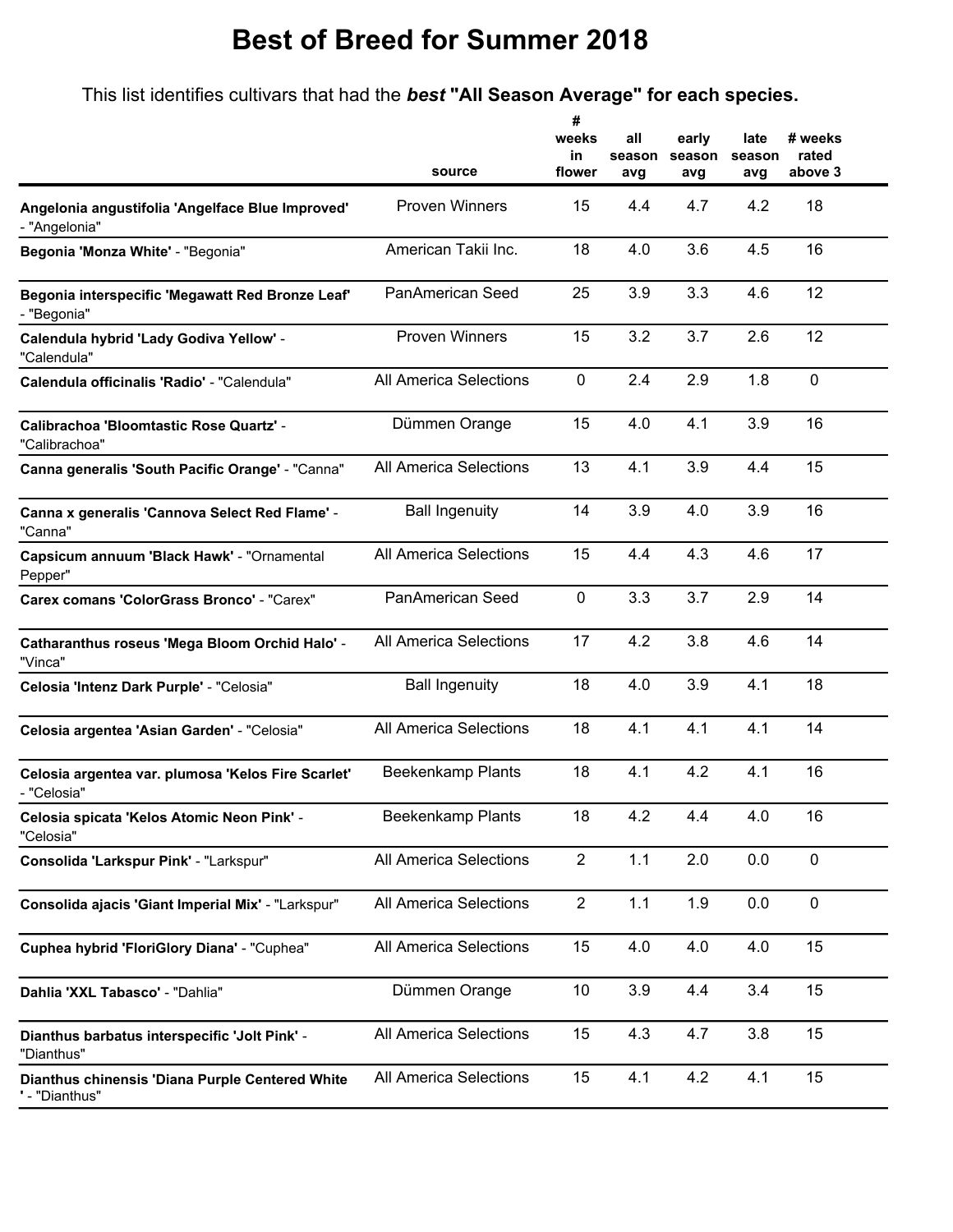## **Best of Breed for Summer 2018**

|                                                                        | source                        | # weeks<br>in<br>flower | all<br>season<br>avg | early<br>season<br>avg | late<br>season<br>avg | # weeks<br>rated<br>above 3 |
|------------------------------------------------------------------------|-------------------------------|-------------------------|----------------------|------------------------|-----------------------|-----------------------------|
| Dianthus interspecific 'Supra Pink' - "Dianthus"                       | <b>All America Selections</b> | 16                      | 3.6                  | 4.4                    | 2.6                   | 13                          |
| Euphorbia 'Diamond Mountain' - "Euphobia"                              | <b>Proven Winners</b>         | 18                      | 4.4                  | 4.5                    | 4.3                   | 18                          |
| Gaura lindheimeri 'Sparkle White' - "Gaura"                            | <b>All America Selections</b> | 10                      | 4.3                  | 4.2                    | 4.5                   | 18                          |
| Gomphrena 'Truffula Pink' - "Gomphrena"                                | <b>Proven Winners</b>         | 18                      | 4.4                  | 4.6                    | 4.1                   | 16                          |
| Gomphrena pulchella 'Fireworks' - "Gomphrena"                          | PanAmerican Seed              | 16                      | 4.2                  | 4.4                    | 3.9                   | 16                          |
| Gypsophila muralis 'Gypsy White Improved' -<br>"Gypsophila"            | <b>All America Selections</b> | 16                      | 2.8                  | 4.0                    | 1.4                   | 11                          |
| Hypoestes phyllostachya 'Hippo White' - "Polka<br>Dot Plant"           | <b>Proven Winners</b>         | $\mathbf 0$             | 4.6                  | 4.6                    | 4.6                   | 18                          |
| Impatiens hawkeri 'Florific Sweet Orange' - "New<br>Guinea Impatiens"  | <b>All America Selections</b> | 16                      | 2.6                  | 3.2                    | 2.0                   | 3                           |
| Impatiens hawkerii 'SunStanding Purple' - "New<br>Guinea Impatiens"    | Dümmen Orange                 | 18                      | 4.0                  | 4.2                    | 3.9                   | 16                          |
| Ipomoea 'Sweet Caroline Kiwi' - "Sweet Potato"                         | <b>Proven Winners</b>         | 6                       | 4.6                  | 4.8                    | 4.4                   | 18                          |
| Lantana 'Havana Sunrise' - "Lantana"                                   | Dümmen Orange                 | 14                      | 4.4                  | 4.0                    | 4.8                   | 16                          |
| Lantana camara 'Luscious Citrus Blend Improved'<br>- "Lantana"         | <b>Proven Winners</b>         | 16                      | 4.5                  | 4.4                    | 4.6                   | 18                          |
| Leycesteria formosa 'Jealousy' - "Leycesteria"                         | PanAmerican Seed              | $\mathbf 0$             | 1.7                  | 2.3                    | 1.0                   | $\overline{4}$              |
| Lycopersicon 'Garden Treasure' - "Tomato"                              | <b>Proven Winners</b>         | 15                      | 3.8                  | 4.2                    | 3.3                   | 13                          |
| Ocimum 'Amazel' - "Basil"                                              | <b>Proven Winners</b>         | 18                      | 4.4                  | 4.6                    | 4.2                   | 18                          |
| Osteospermum ecklonis 'Akila Daisy White' -<br>"Sparkler Daisy"        | <b>All America Selections</b> | 11                      | 3.1                  | 3.5                    | 2.6                   | 12                          |
| Pelargonium interspecific 'Big EEZE Pink' -<br>"Geranium"              | Dümmen Orange                 | 12                      | 2.5                  | 3.0                    | 1.9                   | $\mathbf 0$                 |
| Pelargonium x interspecific 'Calliope Medium<br>Dark Red' - "Geranium" | <b>All America Selections</b> | 16                      | 4.4                  | 4.3                    | 4.5                   | 16                          |
| Pelargonium zonale 'Savannah Oh So Orange' -<br>"Geranium"             | Dümmen Orange                 | 11                      | 2.6                  | 3.0                    | 2.0                   | $\mathbf 0$                 |
| Penstemon barbatus 'Twizzle Purple' -<br>"Penstemon"                   | All America Selections        | $\mathbf 0$             | 3.9                  | 3.8                    | 4.1                   | 13                          |
| Pentas lanceolata 'Lucky Star Pink' - "Pentas"                         | PanAmerican Seed              | 13                      | 4.4                  | 4.2                    | 4.7                   | 17                          |
| Petunia 'Supertunia Vista Bubblegum' - "Petunia"                       | <b>Proven Winners</b>         | 16                      | 4.1                  | 4.4                    | 3.7                   | 16                          |